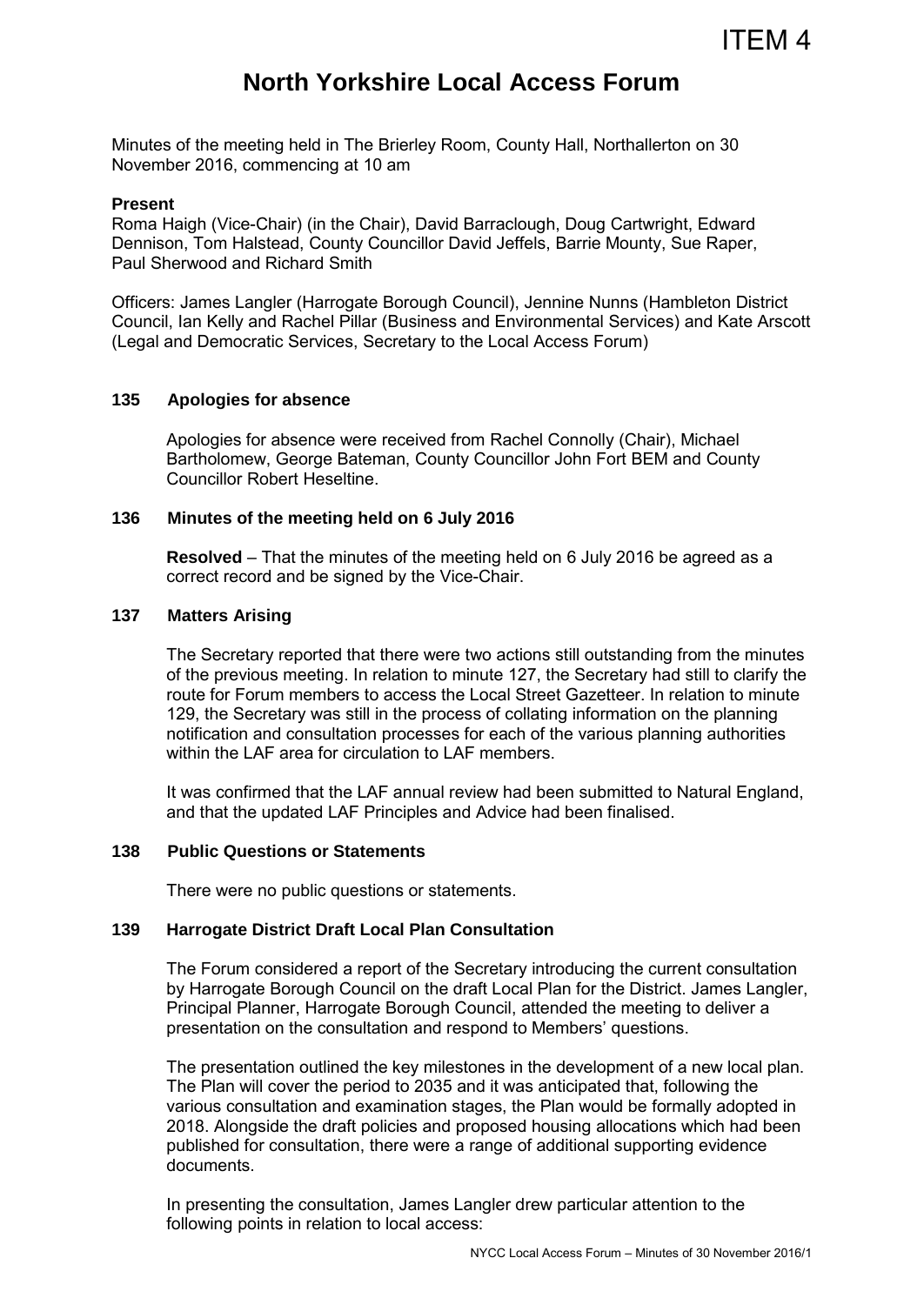- Growth strategy seeks to focus the majority of growth on areas well related to key public transport corridors
- New housing development is expected to make provision for open space, sport and recreation
- Developments will be required to provide adequate pedestrian and cycle routes, with linkages and improvements to existing networks where required
- Sites including existing Public Rights of Way to maintain current alignment or provide a suitable convenient and attractive alternative route

Richard Smith, as the LAF representative for liaison with Harrogate Borough Council, reported that he had attended a pop-up café run by the Council prior to the formal consultation period and also one of the consultation events. He commended the draft plan's overall recognition of the importance of access and its strong emphasis on alternative transport options to the car, backed up by references to healthy lifestyles, sport and recreation. He confirmed that the plans accompanying proposed site allocations at this stage do not include details of Public Rights of Way, but that they will be included at a future stage when strategic choices about preferred sites have been made.

The Forum strongly supported draft policy HP5 relating to Public Rights of Way and the commitment to protect and enhance the recreational and amenity value of rights of way. Members particularly welcomed this recognition of the importance of the ambience as well as the access aspects of rights of way.

Members stressed their view that Section 106 monies intended to apply to Public Rights of Way should be ring fenced for this purpose, and, in conjunction with North Yorkshire County Council as the Highways Authority, the choice of appropriate surface materials for the range of intended users should be determined with a view to minimising future maintenance costs.

Members of the Local Access Forum asked about the potential impact of the Harrogate bypass. It was confirmed that work was being undertaken currently by North Yorkshire County Council, but a preferred route had yet to be identified. The modelling undertaken did not indicate that this was a requirement in order to achieve Local Plan growth at this point in time, hence it was not specifically included in the current draft Local Plan.

Members also commented on the lack of brownfield sites for development in the Harrogate area. James Langler confirmed that there are few sites, but that they are being identified and used where there are potential opportunities.

**Resolved** – That the relevant District Council liaison representative and the Secretary prepare a draft formal response to the consultation, and circulate it by email for members' comments prior to submission on behalf of the Forum.

## **140 Hambleton Draft Local Plan Consultation – Preferred Options**

The Forum considered a report of the Secretary introducing the current consultation by Hambleton District Council on the preferred options for the Local Plan. Jennine Nunns, Planning Policy Officer, Hambleton District Council, attended the meeting to deliver a presentation on the consultation and respond to Members' questions.

The presentation set out progress so far in developing the new Local Plan for Hambleton and the evidence base. It described the housing and employment requirements and set out the preferred spatial approach to meeting those requirements, which had emerged from the previous phase of consultation. Brief details were provided of the proposals for each of the market towns. This version of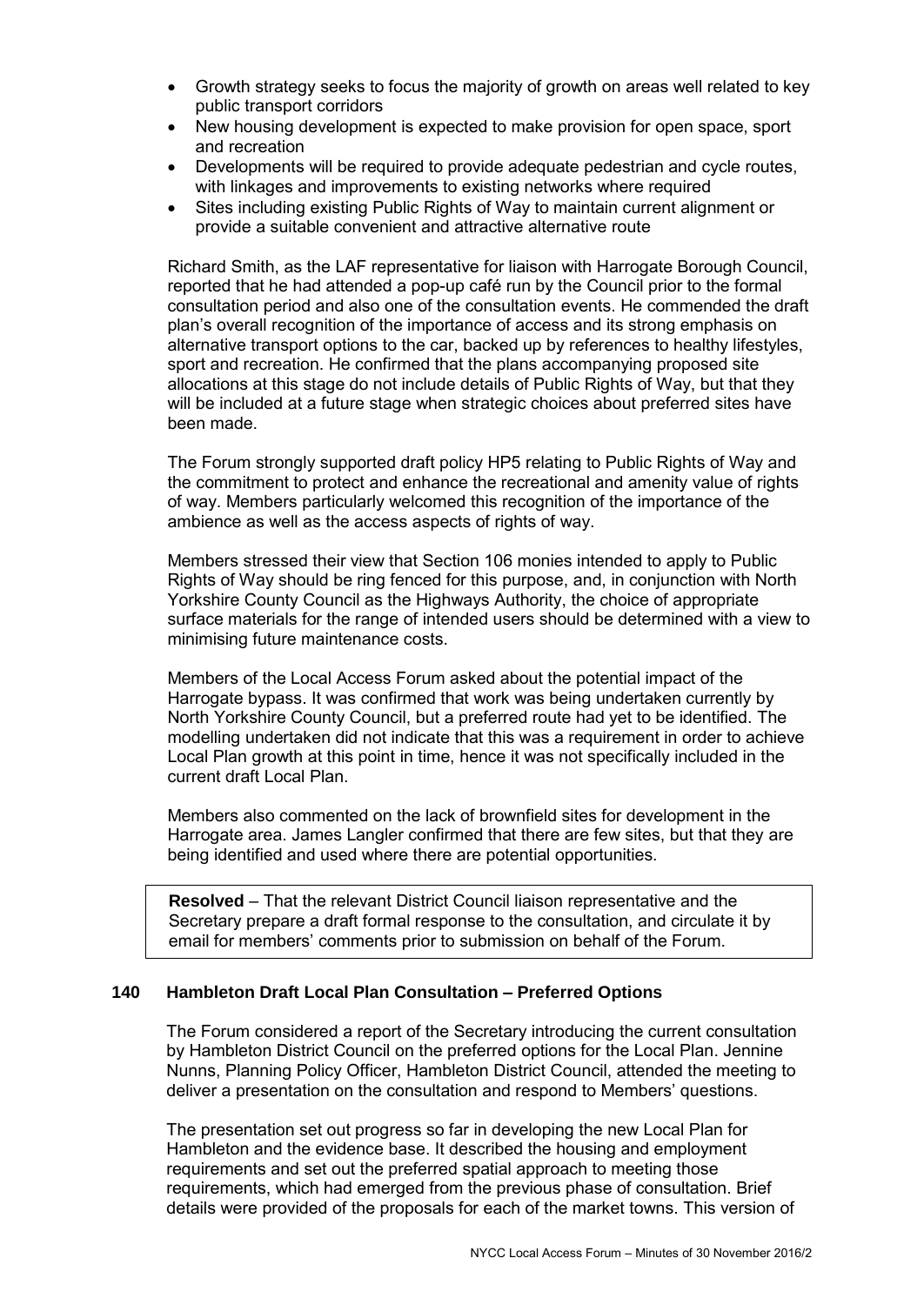the Plan set out the preferred policy approach for consultation. The proposed policies would then be set out at the next stage in the draft Local Plan.

Members were reminded that the Forum had responded to an earlier stage of consultation, the Local Plan Issues and Options stage, in February 2016.

As the Chair was the relevant District Council liaison representative for Hambleton and was unable to be present at this meeting, she had provided some initial comments which were circulated at the meeting.

Members commented that the structure of the document meant that access issues related to a number of the headings in Part 1, and asked about Hambleton's general approach to access. Jennine Nunns described how the town centre strategies seek for example to promote connectivity; to enhance green infrastructure provision; promote cycling opportunities; develop a strategy for each town centre area; and explore health links. The Council promotes sustainable travel choices and seeks to protect and connect open space, public rights of way and recreation opportunities. It would welcome comments from the LAF to help inform the further development of policies.

Whilst the LAF acknowledged the desire expressed in relation to the preferred option for the spatial distribution of new development, that smaller settlements should not be left to stagnate, members expressed concern that the lack of public transport in the District is a barrier in terms of connectivity. Development at the lower end of the settlement hierarchy was likely to result in increased car ownership and the Council was urged to consider the transport and climate change implications of proposals for development.

Whilst not within the LAF's direct remit, a member asked whether space standards for new developments included storage, for example for bins. Jennine Nunns confirmed that she would pick this up as a separate issue.

**Resolved** – That the Secretary co-ordinates a draft formal response to the consultation, incorporating the comments provided by the District Council representative, and circulates it by email for members' comments prior to submission on behalf of the Forum.

#### **141 Joint Minerals and Waste Plan Consultation - Publication**

The Forum considered a report of the Secretary introducing the current consultation by North Yorkshire County Council. The report also provided a copy of the responses to the LAF's comments at the previous consultation stage.

Rachel Pillar, Senior Planning Policy Officer, North Yorkshire County Council, attended the meeting to introduce the consultation and respond to Members' questions. In particular she outlined the scope of comments at this publication stage of the process, which must be representations relating to the legal compliance and soundness of the Joint Plan. It was not anticipated that there would be any major fundamental changes to the document following this consultation phase. Rachel also indicated that the Forum may wish to consider affirming its support for any part of the content of the Plan.

Members were reminded that they would still be able to comment on individual proposals as they came forward at planning application stage.

The Forum congratulated those responsible for their work in getting the Joint Plan to this stage of development in preparation for submission to the independent Inspector.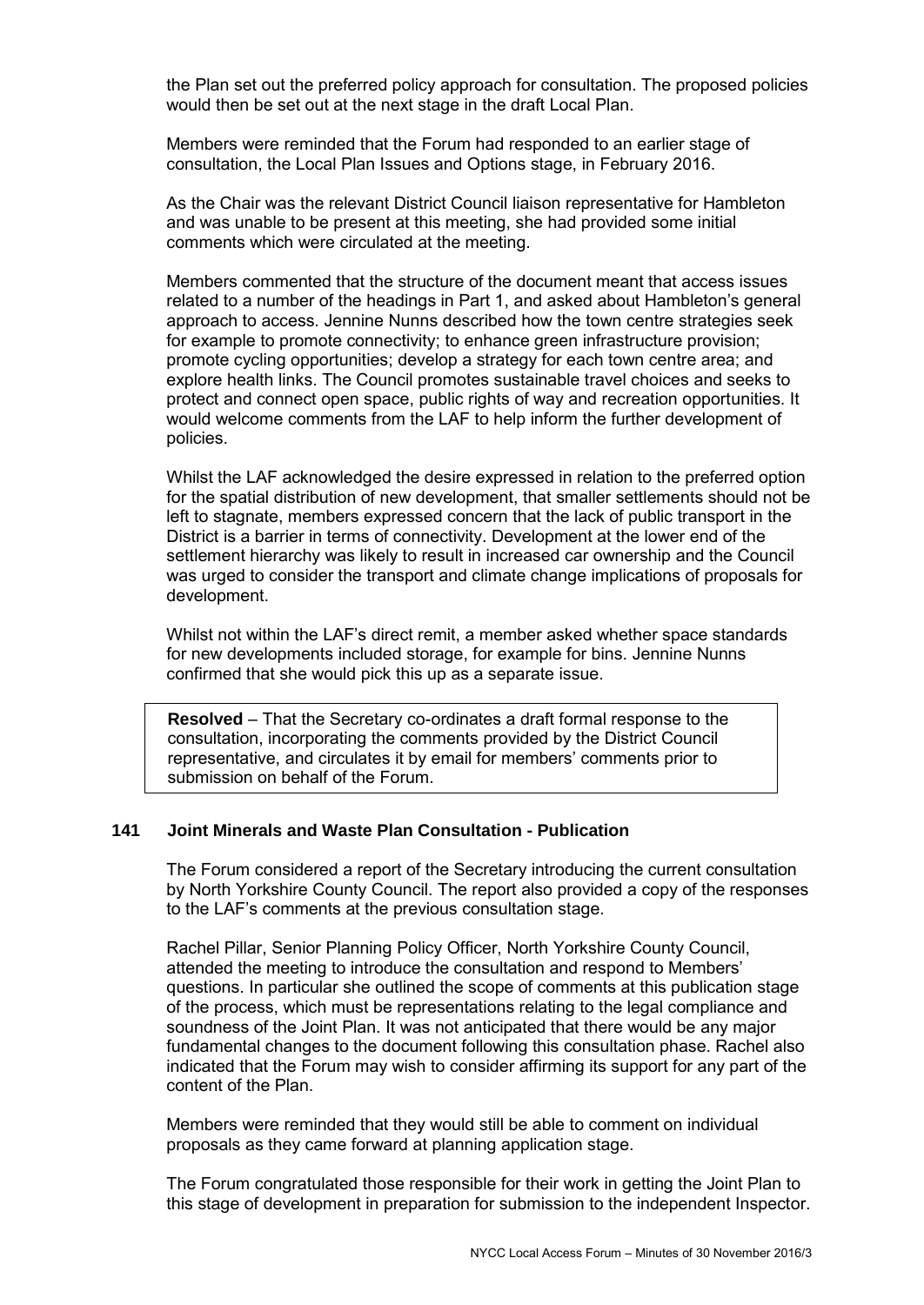**Resolved** – That the Vice-Chair and the Secretary prepare a draft formal response to the consultation, and circulate it by email for members' comments prior to submission on behalf of the Forum.

## **142 Countryside Access Service Review Update**

The Forum considered a report of the Assistant Director – Waste and Countryside Services. The report provided a summary of progress in implementing the various aspects of the Service review, and sought Members' comments in particular on the approach to work processes.

Ian Kelly, Countryside Access Manager, attended the meeting to present the report and respond to Members' questions. He introduced the report by summarising the progress made with the review. He reported that the service would shortly be going out to public consultation on proposals for route categorisation. The consultation proposals took into account earlier comments made by the LAF at its meeting in February 2016. He also confirmed that, following consideration of the existing issue prioritisation model and potential alternatives, it had been concluded that the existing model should be retained with only very minimal changes.

Members shared officers' disappointment at the lack of progress in selecting and implementing a new IT system. They were concerned that this would impact on the team's ability to maximise the use of volunteers, and the public generally, as the 'eyes and ears' of the service, being able to send in photographic evidence and geographically pinpoint issues accurately.

The Forum strongly welcomed the progress on working with third party volunteer groups. Richard Smith of the Lower Wharfedale Ramblers particularly thanked Ian Kelly for his leadership and Sheila Laking for her hard work in getting the pilot scheme up and running. Richard confirmed that the group had now signed an agreement with the County Council and had already started work within the framework set out. The Forum looked forward to other groups starting up.

The report particularly sought members' views on Section 6, the review of working procedures, using the example of ploughing and cropping. One member who was unable to attend the meeting submitted comments suggesting the use of press releases to remind landowners of their responsibilities, and of good practice. It was also suggested that volunteers could check and photograph some cross field paths in the spring. The option of taking no action against reports of problems in low priority areas was questioned, and a low key alternative approach suggested.

At the meeting, discussion focused around a desire to identify common sense solutions to issues through path reinstatement or diversion to field boundaries, which could satisfy the concerns of both landowners and users. It was acknowledged that misunderstanding on both sides could be perceived as threatening, and it was desirable to avoid getting into a 'them and us' situation.

However, it was felt that there were various constraints that can mitigate against implementing practical solutions, for example the limitations and prescriptive nature of legislation regarding diversions, and EU legislation restricting landowners to hedge cutting once every two years. Permissive access was felt to be helpful in some circumstances, although the impact of any changes on retaining the 'pleasure' of a route also needed to be borne in mind.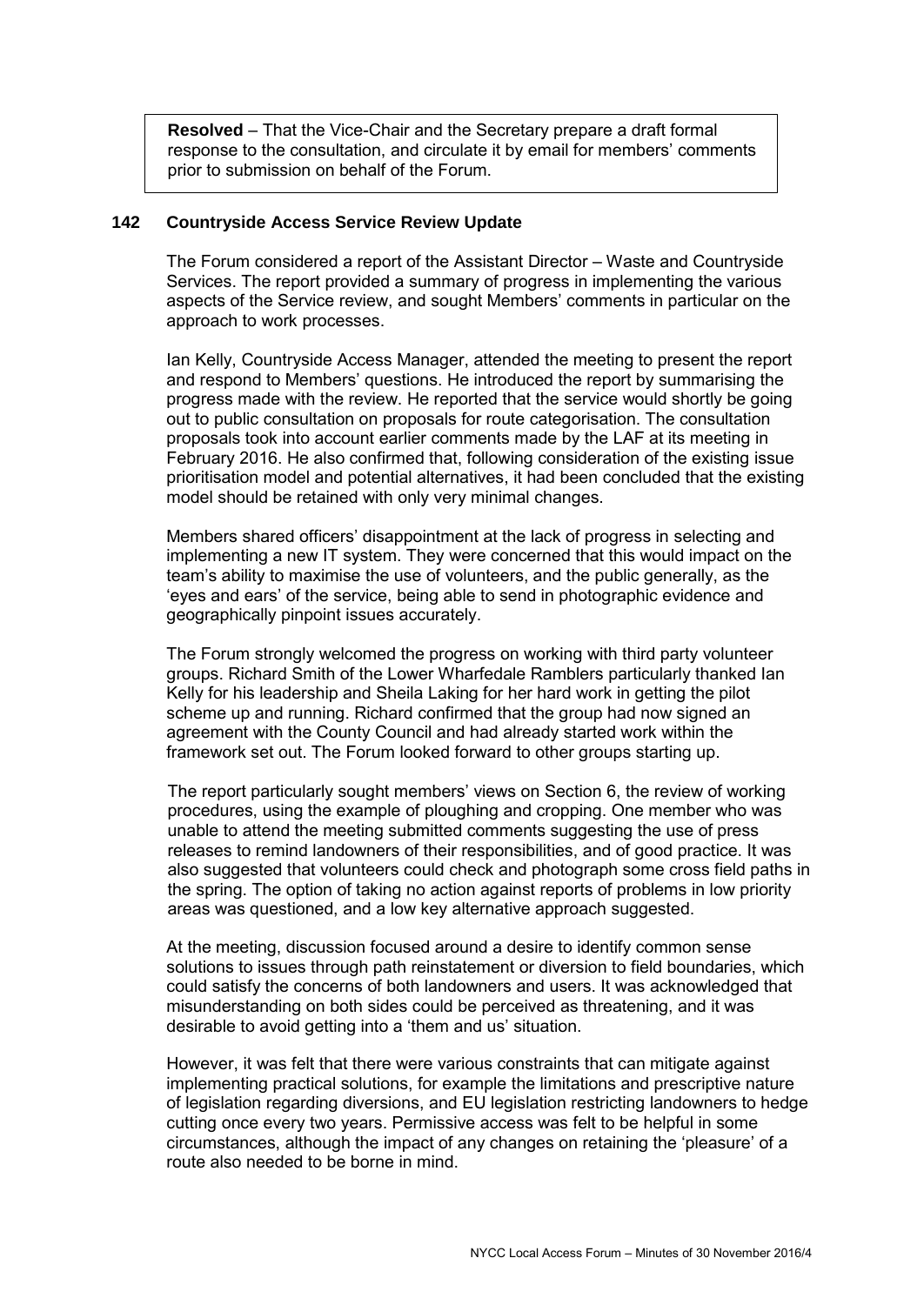In conclusion it was proposed that the LAF have a more in-depth discussion on the topic of reinstatement at a future meeting, with a view to considering whether the Forum would like to pursue the matter at a national level.

**Resolved** – (a) That the Secretary prepares a summary of the Forum's comments on the report, and circulates it by email for members' comments prior to submission on behalf of the Forum.

(b) That a more in-depth discussion on the topic of reinstatement be scheduled for a future meeting.

# **143 Permissive Access – Referral from Yorkshire and Humberside Regional Access Forum**

The Forum considered a report of the Secretary, presenting a referral from the Regional Access Forum regarding permissive access. Members agreed that this was not a priority for the LAF's own work, but that they would encourage local people, particularly the Ramblers or NFU, to follow it up if they wished to.

 **Resolved** – That the Local Access Forum does not consider this issue to be a priority for inclusion in its forward work plan.

# **144 Schools and Education Project**

 The Forum considered a report of the Secretary providing an update on the Getting Out and About (GOAT) project.

County Councillor David Jeffels reported that he had met recently with Ian Fielding, who had confirmed his support in principle for the objectives underlying the project, which were complementary to an initiative being promoted by the service through the Pathways to Health pilot project.

The Forum agreed that a pilot would be the appropriate way forward. They also noted that various initiatives are currently taking place across North Yorkshire County Council to encourage school children to access the countryside, and agreed that a report on this should be added to the agenda for a future meeting.

**Resolved** – (a) That the Forum supports the piloting of the worksheet with a small number of schools.

(b) That a report on the various initiatives currently taking place across North Yorkshire County Council to encourage school children to access the countryside be added to the Forum's forward plan of work.

# **145 Secretary's Update Report**

 The Secretary presented an update since the last meeting of the Forum, covering the following issues:

- Consultation responses
- Natural England staff changes
- Regional Access Forum
- Engagement with other bodies
- Local Development Plans
- North Yorkshire County Council Planning Applications
- Notification of Open Access restrictions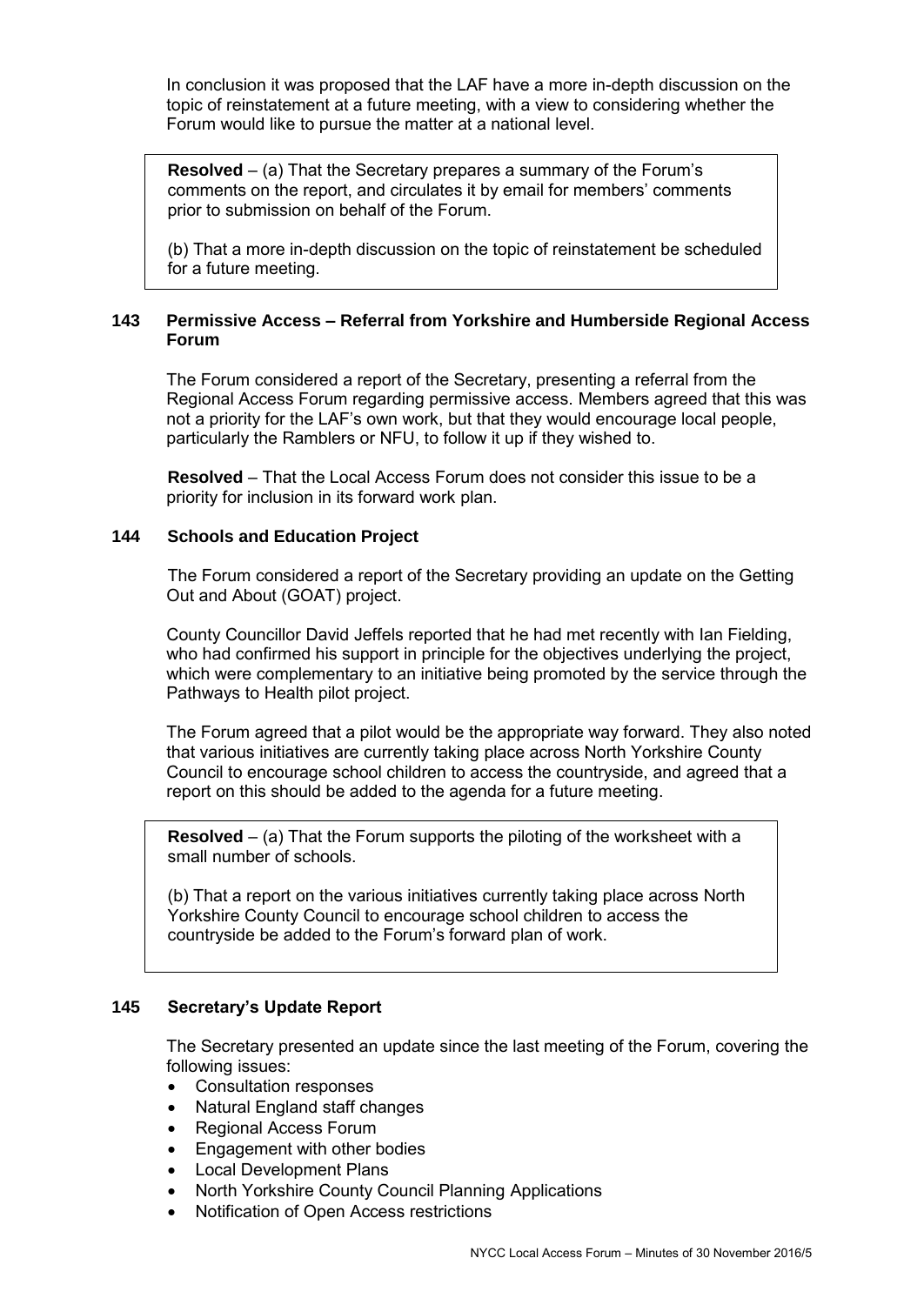It was noted that the next meeting of the Regional Access Forum will take place on 8 March 2017 at Scunthorpe. It was agreed to decide who would attend on behalf of the LAF at the next meeting.

Paul Sherwood reported on a positive meeting with representatives from neighbouring LAFs to discuss the Teesdale Way and River Tees Re-discovered. He circulated notes of the meeting held on 16 November 2016. There is a very small section of the Teesdale Way in North Yorkshire. The Forum was supportive of continued involvement with the project. The next meeting was planned for February 2017.

Roma Haigh reported that she had attended the launch of the latest section of the Coast Path on behalf of the LAF.

Members thanked the Secretary for starting to circulate regular details of new North Yorkshire County Council Planning Application consultations. Members asked that details of the relevant district council area for each application be added to the email notification.

**Resolved** – (a) That the report be noted.

(b) To decide attendance at the March 2017 Regional meeting at the next meeting of the LAF.

(c) That the Forum supports continued involvement with the Teesdale Way and River Tees Re-discovered project.

(d) That the email notification of North Yorkshire County Council planning applications by the Secretary include details of the relevant District Council area in future.

## **146 District Council Updates**

The Forum considered a report of the Secretary providing an update on liaison with District Councils. The report included information on liaison with Hambleton, Harrogate, Richmondshire, Ryedale and Scarborough District Councils.

The Vice-Chair agreed to ask David Gibson whether he would be prepared to consider taking on the role of Ryedale representative, with support from herself.

**Resolved –** That the updates on liaison with District Councils be noted.

## **147 Forward Plan**

The Forum considered a report of the Secretary inviting members to identify items of business for future meetings.

Further to the discussion earlier in the meeting, it was agreed to move the update on the use of volunteers to the April 2017 meeting.

Members agreed to the proposal from the Chair that she seek a meeting regarding future plans for the Catterick Garrison area and report back to the next meeting.

Members asked the Secretary to explore options for the Local Access Forum to have its own website, or to have a presence on the North Yorkshire County Council website.